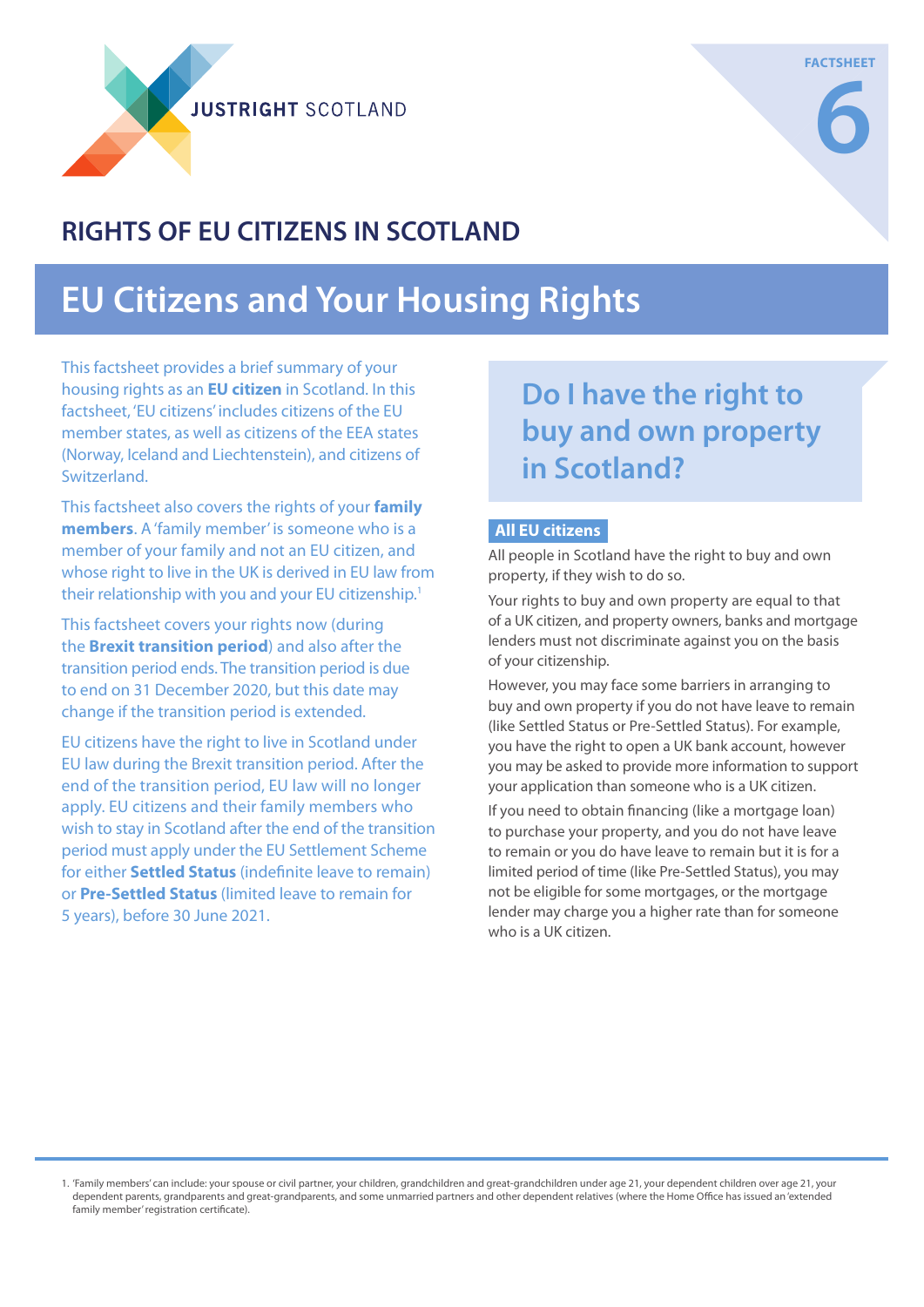#### **EU Citizens and Your Housing Rights continued**

## **Do I have the right to rent property in Scotland?**

### **All EU citizens**

All people in Scotland have the right to rent property, if they wish to do so.

Your rights to rent property are equal to that of a UK citizen, and landlords must not discriminate against you on the basis of your citizenship, nor do they have the right to refuse to rent property to you on the basis of your immigration status.

### **Do I have the right to access social housing in Scotland?**

#### **All EU citizens**

All EU citizens and their family members who have a **right to reside**<sup>2</sup> in Scotland can make an application to their local authority for homelessness assistance.

If you are homeless, the local authority has a duty to accept your homelessness application and provide you with temporary accommodation, whilst they investigate your circumstances – which may include whether or not you are eligible for assistance.

However, you may be expected to contribute to the costs of your temporary accommodation and this may be difficult for you if you are not yet eligible for housing benefit or Universal Credit because you cannot pass the **habitual residence test**.

The local authority must then consider whether you and your family members are eligible for homelessness assistance and either provide you with assistance, or give you written reasons why they have decided you are not eligible.

If the local authority decides you are not **eligible for homelessness assistance**, and you disagree, you should seek help and advice to challenge this decision.

### **EU Citizens who have Settled Status**

If you hold Settled Status, you automatically satisfy the **right to reside** test. You are eligible for homelessness assistance in Scotland, on the same terms as a British person would have.

#### **EU Citizens who have Pre-Settled Status**

If you hold Pre-Settled Status, you must satisfy the **right to reside** test in order to establish your eligibility for homelessness assistance.

### **Do my rights change after the Brexit transition period?**

**Your right to purchase, own or rent property** does not change after the Brexit transition period.

**Your right to access social housing** in Scotland is decided by the Scottish and UK governments. Under the current rules, only people who hold Settled Status will have a right to access homelessness assistance after the Brexit transition period. Local authorities will have no duty to accommodate people who hold Pre-Settled Status or EU citizens who do not hold any status, after the Brexit transition period.

**If you are unsure about your current or future right to own or rent property or about accessing homelessness assistance in Scotland, you should seek advice and support for your individual case.**

<sup>2.</sup> You can prove your right to reside under EU law by showing you are a: Worker or self-employed worker (doing a sufficient amount of paid work), jobseeker, former worker or a retired person, student (who is 'self-sufficient') or a family member of an EU citizen engaged in one of these activities. For more information, or if you cannot prove your right to reside, but you need social housing or financial support, please read our factsheet, 'EU Citizens and Your Right to Access Benefits and Social Work Support'.